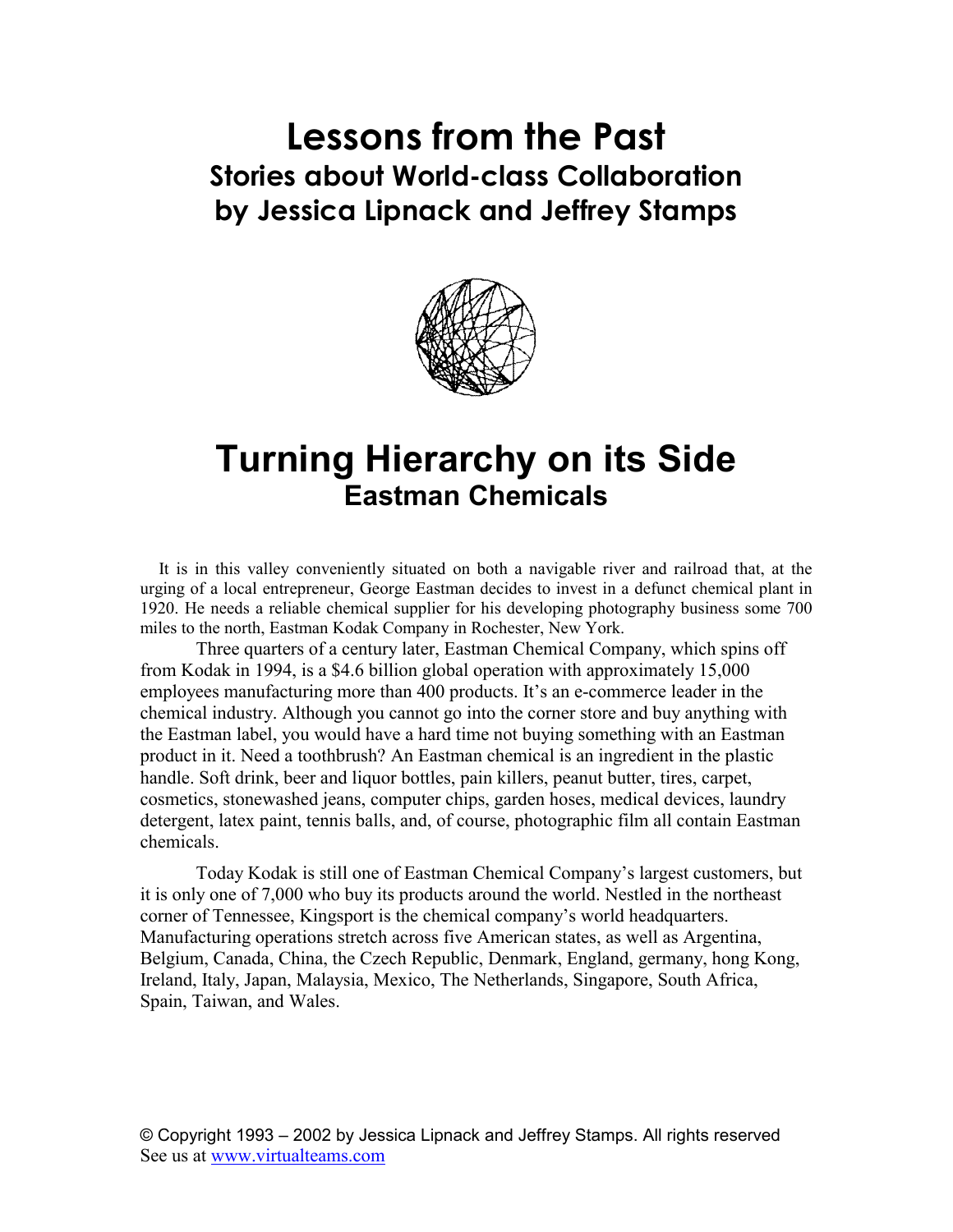### **Teams Every Which Way**

In 1993, Eastman becomes the first chemical company to receive the U.S. government's highest kudo for quality, the Malcolm Baldrige National Quality Award. We first report on Eastman in *The Age of the Network*.<sup>*i*</sup> There we tell the story of a traditional firm that reinvents itself as a networked organization while still retaining important elements of hierarchy and bureaucracy.

It takes a quality crisis of business threatening proportions—and nearly two decades of work—to move the company to the network structure it now has. The company begins its renaissance in the late 1970s when it loses market share of a major product due to poor quality. With a focus on traditional quality approaches and a lot of common sense and creativity, Eastman goes about redesigning how it does its work from the shop floor to the very top of the company. Today, *everyone* works in teams and usually in multiple teams.

Ask people at Eastman why they win the Baldrige Award and they will point to their quality philosophy that rests on team alignment. "It's a consensus style of management," says Earnest Deavenport, who becomes Eastman's CEO in 1989, "that is much more based on team than individual decisions. There is more empowerment of teams than you find in a conventional organization. Many fewer decisions get bumped up to me to make individually."

Eastman is a complex mix of permanent, temporary, face-to-face, ad hoc, geographically distributed, culturally diverse, vertical, and horizontal teams. Some have traditional team leaders. Some rotate leadership. Some are quite formally chartered. Others less so. There are multiple executive teams and hundreds of shop floor teams.

> *Almost all Eastman teams cut across space, time, and/or organization boundaries.*

Eastman has all types of virtual teams. It has shift teams that are responsible for keeping operations going around the clock. Short-term project teams are invariably crossfunctional. While sometimes co-located, more often these teams follow the typical pattern of coming together and then going apart. They meet as necessary to plan and align their work then carry it out individually or in smaller groups.

Longer-lasting process teams are distributed and cross-organizational, like customer and supplier teams. Although most virtual teams need some face-to-face time together to function effectively, especially at the beginning, they can become "more virtual" over time. Eastman has a supplier team, for example, that had many face-to-face encounters when it began but increasingly fewer as time passed. Once the group established trust and set up its processes of interaction, it continued to make quality improvements without meeting. The virtual team functioned asynchronously in different places and organizations.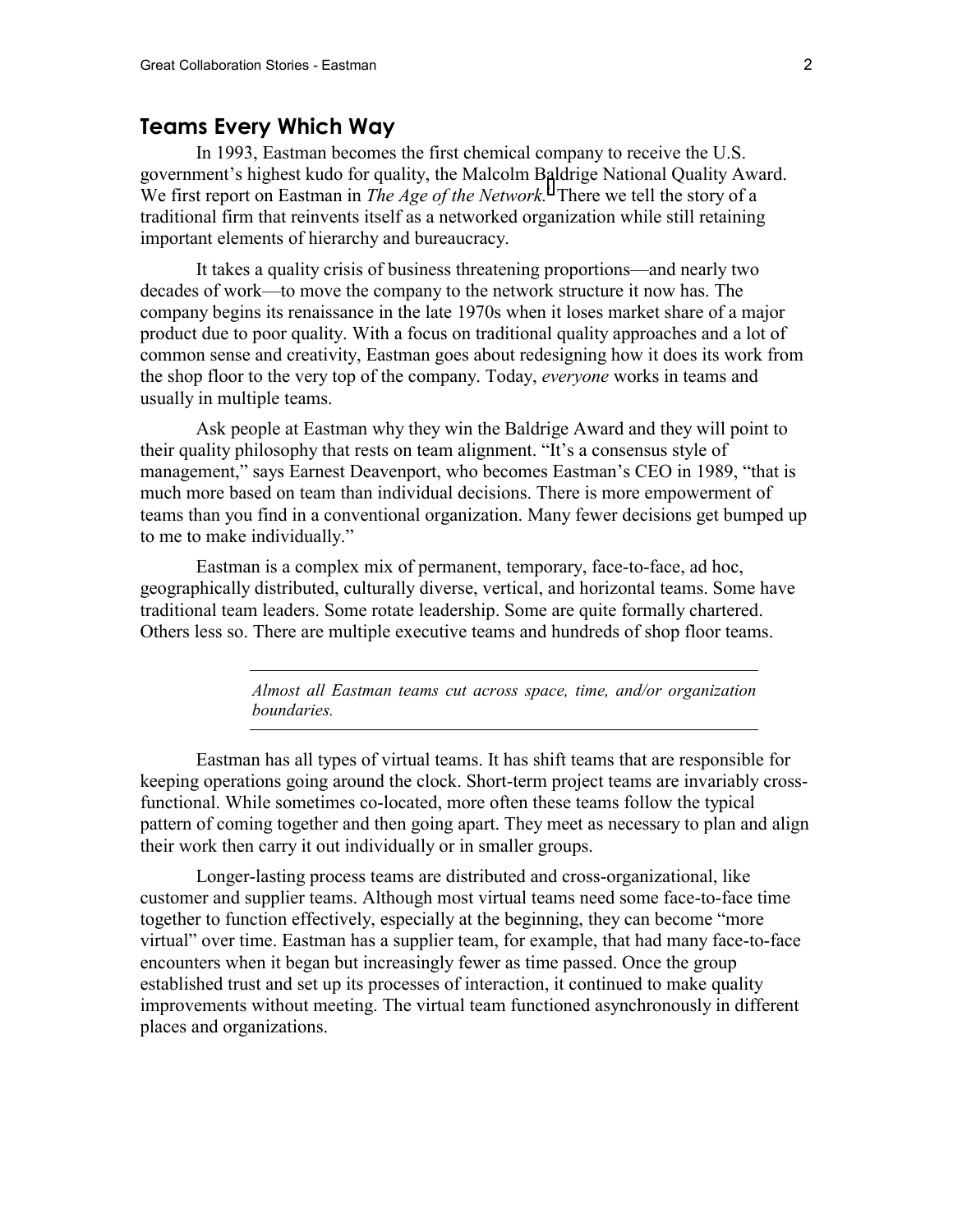#### **Quality**

Because Eastman is a manufacturing operation, good teamwork on the shop floor is synonymous with good quality in its products. One of its earliest "improvements" comes as a simple recognition in the late 1970s: the four shifts per day are simply one ongoing team spread out over 24 hours.

"At that time, we have a 'tag and you're it' shift change mentality, four different people around the clock running four different shift teams," says Will Hutsell, Eastman's senior associate in Corporate Quality. Very little information passed between shifts. When one shift leaves, the next would come in and readjust all the control room dials, as if the people before them have no idea what they are doing. Operators have to ask permission to make any changes and, of course, they punch time clocks.

During the initial implementation of continuous improvement efforts, Eastman takes groups of the shift foremen off the job for quality management training. Instead of working their normal shifts, they come together as a group for training and planning improvement projects. These foremen (who are now called team managers) then go back to their work areas and hold team meetings with their operators to develop plans for implementing the projects.

Change comes quickly. The operators have the skills and information they need to do their work without asking anyone's permission. In time, they stop punching time clocks. Operations improve enormously and control rooms are clean. Eastman is on its way to a Baldrige.

Today, Eastman's training process is a sophisticated operation that reaches across the company. For example, to be trained as coaches, people leave their jobs for 12 weeks of intensive education in modern management thinking, skill building, and practice. Initially, they set up training programs and had people attend individually, but they find that approach not to be very effective. So groups of managers start attending together, creating sufficient critical mass of shared experience in the organization to sustain the learning when people return to their jobs.

At the same time that Eastman reinvents work on the shop floor, it also makes many other significant changes that raise the trust level in the company:

- It equalizes benefits across the organization. Everyone has the same vacations for years served and everyone has access to the same healthcare plan.
- It eliminates the traditional performance appraisal system that distributes people's performance across a bell curve and replaces it with an employee development system.
- After experimenting with team rewards, it stops them because it proves impossible to draw indisputable lines around "the team." Individual teams depend on the overall inter-team environment; they cannot succeed without it. Eastman now has a company-wide bonus program tied to the company's financial performance.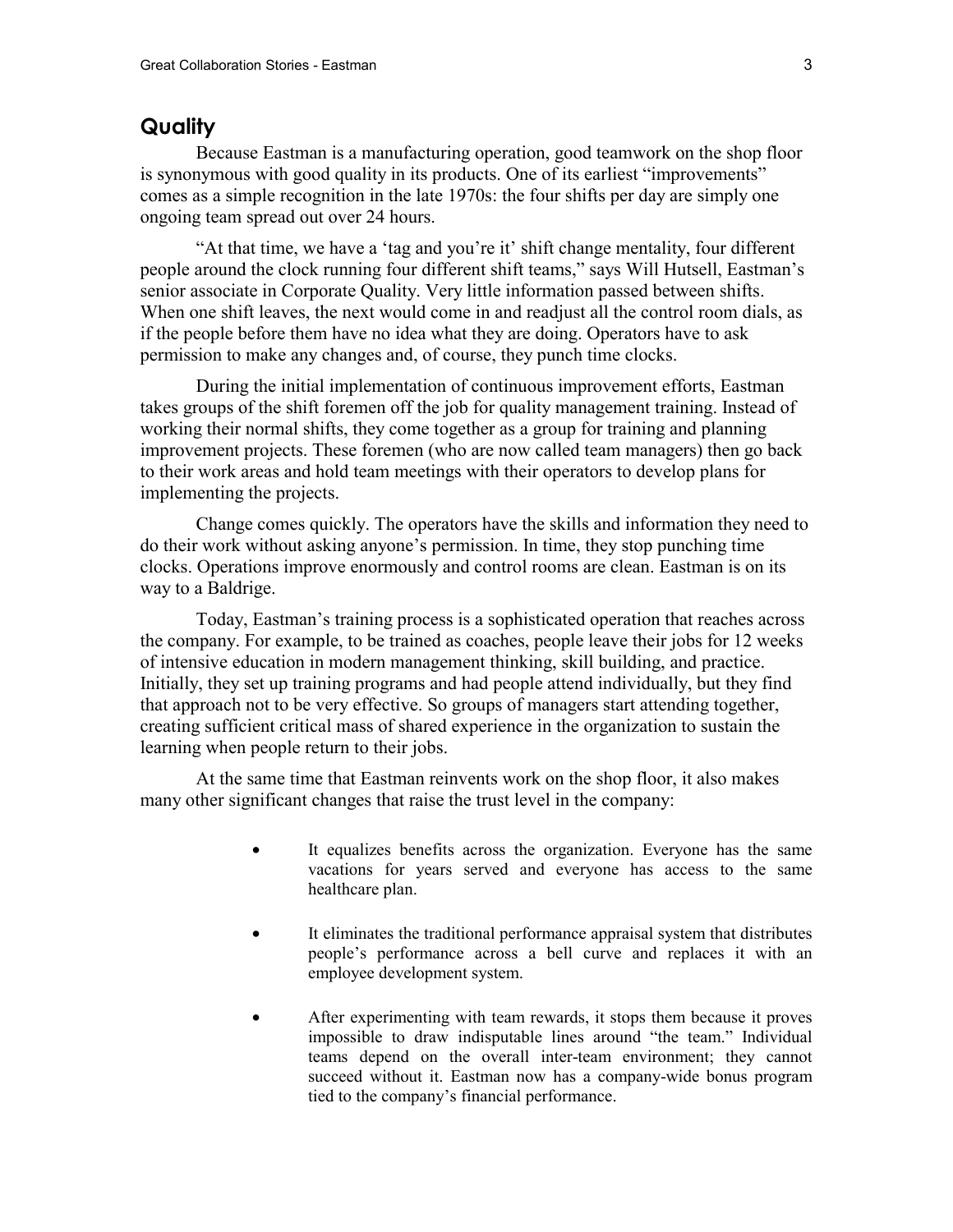## **Begin with Purpose**

All Eastman teams have a vision and a mission and most have charters and sponsors. In many cases, teams accept a written charter with a signing ceremony that commissions the teams.

"Because there are many teams at Eastman, it is essential that we always define the purpose of each team," Hutsell says. Without clear purpose and an established process for defining it, confusion not quality would rule at Eastman.

"Typically a broad charter is put in place and the team is empowered to see if it makes sense," he says. "The team can modify its own makeup." Using Eastman's Quality Management Process, teams pay attention to such questions as: Do we have the right purpose? And do we have the right membership? This helps keep teams on track.

"You must look at the purpose," Hutsell cautions. "Only when you have that right can you get from here to there." Eastman's early attempt to use one of the most fundamental quality tools, Statistical Process Control, a quantitative method for improving quality, fails when the company tries to implement it without fully making clear its connection to purpose.

## **From Intent to Results**

*The best predictors of virtual team success are the clarity of its purpose and the group's participation in achieving it.* 

Eastman teams thrive in a culture infused with purpose. Purpose starts at, but is not dictated by, the top. The Senior Management Team is the keeper of the Strategic Intent, the document that contains the company's vision ("To be the world's preferred chemical company") and its mission ("To create superior value for customers, employees, investors, suppliers, and publics.") The Senior Management Team is also custodian of the document known as "The Eastman Way" that sets out its values and principles. The document makes explicit the culture required to support teams working across organizational boundaries. It also serves as the touchstone for innumerable changes that make a difference in the day-to-day working life of Eastman employeeowners.

While written down and published, the Strategic Intent is also a dynamic document. It serves as the framework for overall long-term company strategy and shorter-term initiatives known as MIOs, Major Improvement Opportunities. Everyone in the company is involved in the planning process. Organizations bring the knowledge of their part of the business—specifically including customer needs, competitive comparisons, company and supplier capabilities, and risk assessments—together with the Strategic Intent to develop Strategic Alternatives. These are then formally submitted to the Eastman Executive Team that forms the overall strategy and makes selections among alternatives.

With the strategies set, the organizations develop goals, their own MIOs, and their criteria for success, known as the key results areas. With concrete measures in hand, the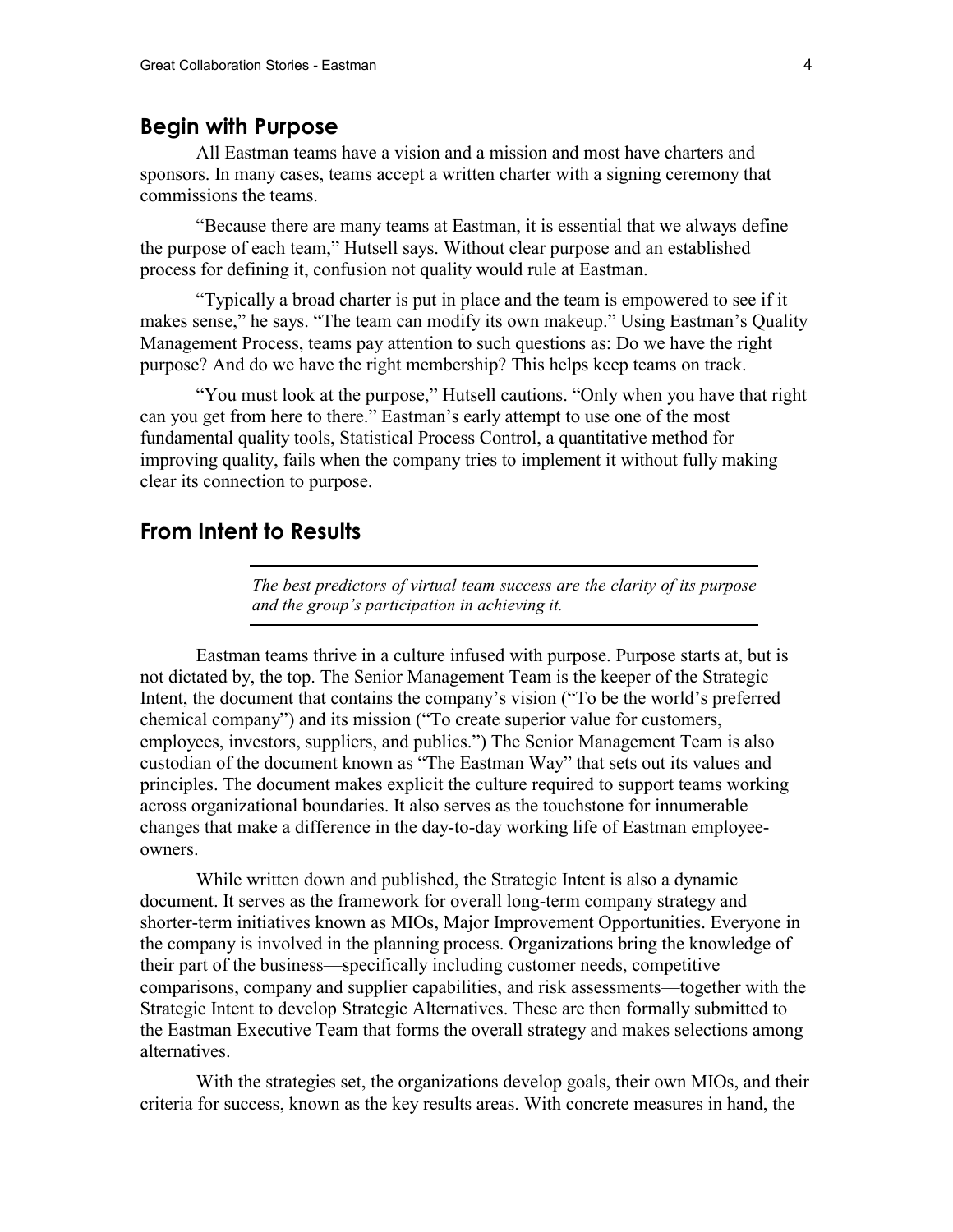virtual teams develop plans using Eastman's Quality Management Process in which everyone in the company is trained. Eastman's version of the familiar "plan-do-checkact" continuous improvement cycle adds a step at the beginning. Before "plan," there is an "assess organization" step where the team focuses on clarifying its purpose in interaction with customers and in alignment with the company's strategy.

Early in its team journey, Eastman makes a mistake that many companies do: They convene teams and focus on the mechanics of the meetings such as following agendas and drafting plans without giving the teams a clear purpose. That turned around when the teams took on specific projects with clearly defined expectations. Eastman values time spent gathering information, developing and choosing among alternatives, creating implementation plans, monitoring and documenting progress, celebrating results, and even formally disbanding. The process itself generates continuously increasing value.

## **The Eastman "Pizza" Organization**

For people interested in organizations, Eastman is famous for its unique organization chart, its "pizza with pepperoni." Hierarchy, bureaucracy, networks, and teams all have their place in this organization-in-the-round. The company expects people to communicate horizontally not vertically. There is no going up a chain of command, across to another function, and then coming back down another chain of command to get something done.

Deavenport creates the now-famous circular chart in 1991, he says, because he wants "to signal the organization that this was a different structure, a networked structure, a team effort, not business as usual. We're all in this together." While the chart preserves the logic of hierarchical levels, "the artist in you has to come out to see the pizza chart as different from a hierarchical one," Deavenport comments.

Eastman uses a truly cross-sectional approach in showing how its hierarchy, bureaucracy, and network fit together in a 21st-century organization. The central and foreground position of the chairman and CEO, Earnie Deavenport, symbolizes hierarchy. Structurally, his position anchors the hub-and-spoke locations of the six major corporate components. Bureaucracy is well represented both in the general use of specialization and purpose—every sub-group has a unique name and mission—and in specific components devoted to maintaining traditional bureaucratic functions.

What makes the Eastman chart uniquely indicative of an Information Age networked organization is its periphery. This heavy outer circle attaches directly to all the major components and represents the direct connections among the divisions. Deavenport talks about the "white space," where collaboration takes place and work gets done. In the circle, he repeats, "no one is on top."

 "Work gets done across and within and between functions. Major processes in the organization have to go horizontal. A lot of important work doesn't get done in the vertical sense," Robert Joines, a former manufacturing vice president explains.